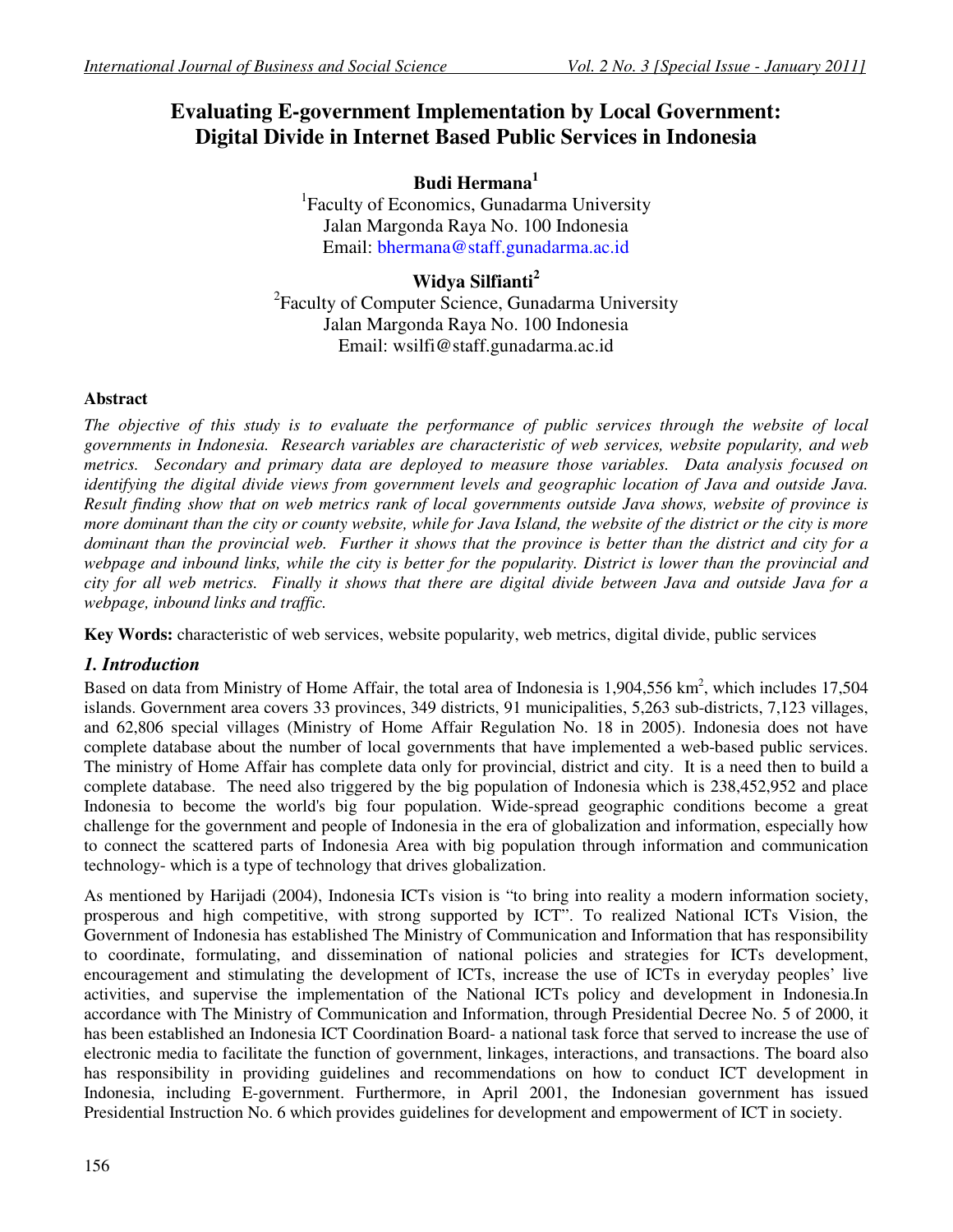Presidential Instruction includes 75 programs or action plans which are classified into four categories: legal and policy frameworks, capacity building of human resources, infrastructure, and applications in government and private sector.The question is whether a national vision or action plan was successfully implemented in all local government in Indonesia? More ever, research finding by Silfianti, Suhendra, and Harmanto (2010) shows that various obstacles still faced by administration of local government websites in Indonesia. Are these problems caused by differences in features or characteristics of local government website? This study aims to evaluate the performance of public services through the website of local governments in Indonesia by using analysis of web service features, as well as identification of factors associated with the digital divide between regional and government level.

## *2. Theoretical Framework*

## **2.1 Feature and Role of E-government**

According to UN Global e-readiness Reports, s-government is the use of ICT and its implementation by the government to provide information and public services to the community. The purpose of the e-government is to provide an efficient management of government information to all citizens, giving better services to the community, and to empower people through access to information and participation in public decision making (Curtin, 2006). Timonen, O'Donnell, and Humphreys (2003) stated that e-government is clearly an important area of policy development and indeed has the potential to change the way in which the public sector operates, both internally and in relation to its customers. Ndou (2004) stated that the target of e-government encompasses four main groups: citizens, businesses, governments (other governments and public agencies) and employees. The electronic transactions and interactions between government and each group constitute the e-government web of relationships and the respective four main blocks of e-government, that are Government to Citizens (G2C), Government to Business (G2B), Government to Government (G2G), and Government to Employees (G2E). Damodaran, Nicholls, Henney (2005) argue that the principles of e-government need to be embedded into all local government processes, with clear relationships between services and initiatives and the e-government agenda.

Furthermore, to achieve the cultural and organizational change which is necessary for the benefits of egovernment to be fully realized, resources need to be made available for educating both staff and citizens in the concepts of e-government.E-government is clearly an important area of policy development and indeed has the potential to change the way in which the public sector operated, both internally and in relation to its customers. In Ireland, e-government has been the focus of significant attention as its importance for the public service modernization programme as a whole has been recognized (Timonen, O'Donnell, and Humphreys, 2003). Cook (2004) has cited a report from the Momentum Research Group, sponsored by the National Information Consortium (NIC) which operates portals in several states, details the e-government needs, opinions, and preferences of 303 people and 103 businesses throughout the United States. In telephone interviews these two groups were asked many questions related to the use of government services, including their opinions about quality of service, confidence in results, funding for e-government, security of information, and whether they would like to find these services on state or local government Web sites.According to Damodaran et al (2005), there are also concerns about the impact of e-government on the 'digital divide' in society between those who have access to digital technologies and those who do not.

The problem of increased democratic participation requires that a substantial proportion of the community has direct access to e-government via the Internet. A digital divide in the community raises two issues. The first is the practical one that if local authorities provide services via Internet, they have to maintain dual systems: a conventional system for those not connected and an e-service for those who are, and the cost of maintaining two systems can be prohibitive. The second problem is one of democratic equity. If those who are connected can obtain a more efficient service via e-government than those who are not connected, those who have rely on mobile services or town hall and public library facilities are disadvantaged.Choudrie, Ghinea and Weerakkody (2004) have reported the results of an evaluative study of a cross-section of e-government portals from these three perspectives, using a common set of performance metrics and Web diagnostic engines. Results show that not only are there wide variations in the spectrum of information and services provided by these portals, but that significant work still needs to be undertaken in order to make the portals examples of 'best practice' egovernment services.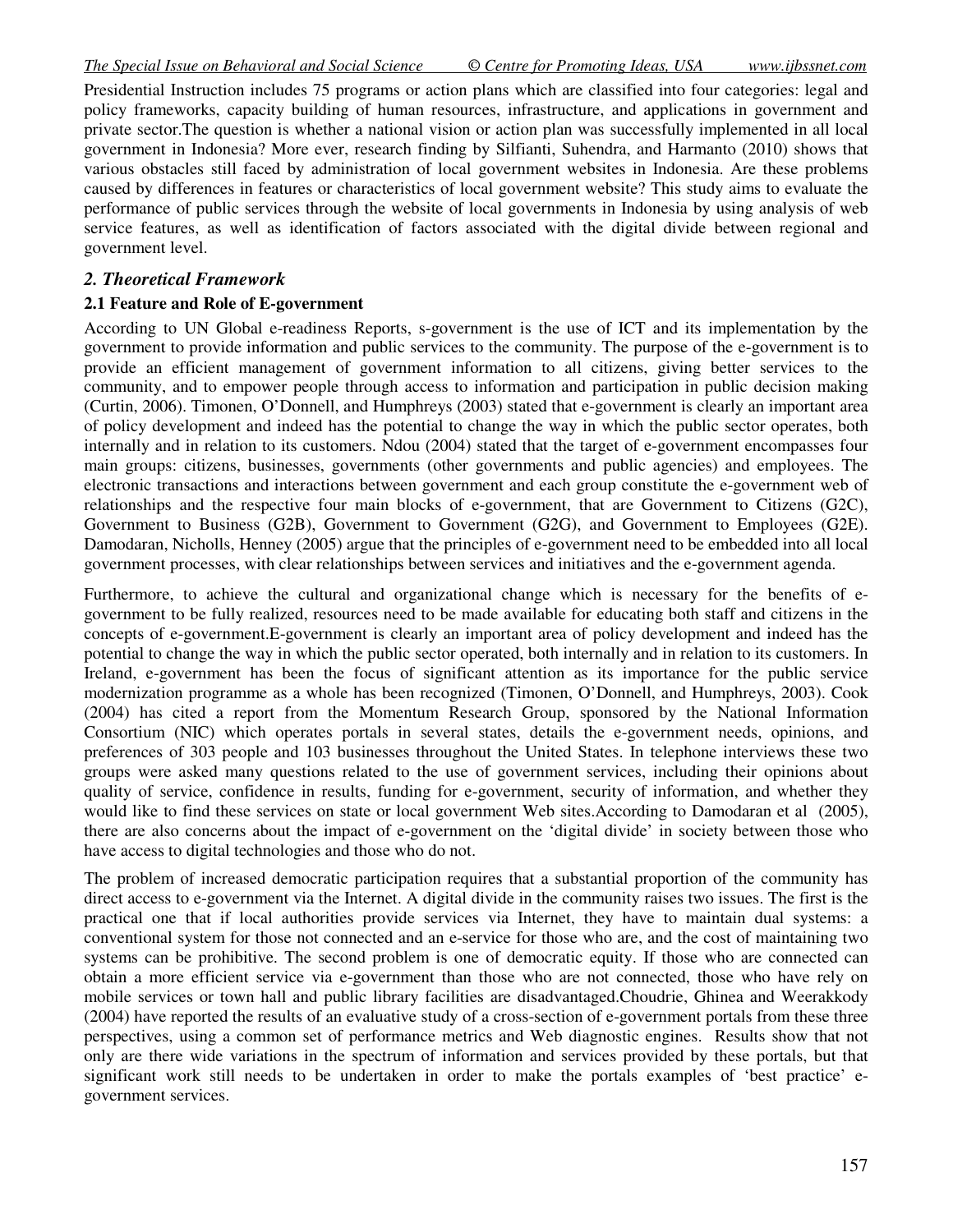#### **2.2. E-government in Indonesia**

Salahuddin and Rusli (2005) stated that the term e-government in Indonesia first introduced in the public service through the Presidential Instruction No. 6 / 2001 regarding information and communication technology. In the Decree was stated that the Indonesian government should use information and communication technology to support good governance. E-government development is an effort to build structures, systems, and efficient administration, effective, transparent and accountable. These efforts should be supported by human resources who have the ability, good management systems, process and control system. The main challenge in developing egovernment lies in the non technical aspects, including planning.E-government development and its application in particular need to consider several factors that often become obstacles in developing countries.

These constraints are (a) digital divide, (b) differences in language and written characters, (c) coordination and policy, and (d) technical aspects such as: infrastructure, people's purchasing power for computers, human resources, costs for information technology, and so forth. According Harijadi and Satriya (2000), beyond a commitment to e-government, the Indonesian government still faces a number of challenges that might hinder the implementation of e-government, including (1) capacity insufficiency and expensive of telecommunications infrastructure; (2) The problem of funding sustainability of various initiatives on e-government, (3) Lack of coordination and integration, and (4) The process of finalizing a lot of various laws and regulations regarding ecommerce and e-government.The Indonesian government already has a road map for dealing with e-government which is composed of five phases: preparation, stage appearance, stage action, participation phase, and phase transformation. Apparently the stages in the road map adopted stage-stages proposed by Baum and Maio (2000). General view of the road map can be seen in figure below.



Figure.1. Indonesia *Road map* to E-government (Harijadi and Satriya, 2000)

Some of the action plan has been carried out by TKTI such issues as follows: (1) Reform policy and legal framework to support the development of ICT, including e-government, (2) Development of human resources capacity to support ICT and e-government; ( 3) Efforts to accelerate the development of infrastructure to support ICT and e-Gov applications through a national and international partnership; (4) Provide the development of a variety of useful applications for e-government; (5) e-government portal revitalization; (6) E-government strategy implementation, and (7) Prepare an action plan for e-government offices or agencies that are interconnected.

#### **2.3. Measurement of E-government Performance**

Stowers (2004) mentions two groups of e-government evaluation measures are (1) inputs, outputs and impact of e-government, and (2) measure of efficiency, service quality, and e-government activities. Examples of indicators for the first group are the number of documents downloaded, the number of pages on the internet sites that are accessible, and public trust in government that are known through the survey. Indicators for the second group are the number of meetings that can be watched online or by communities, response times to information requests, and the cost per transaction through the internet. Stower (2004) also stated that performance measurement indicators that are widely used today is seen from the frequency of use of e-government, such as the number of users, visitors, or site hits. Another type of measurement are (1) the size of web / technology that is more technical nature such as the number of web pages with problems or down time percentage of a website, and (2) servicebased measures such as the level of adoption websites or the level of community satisfaction.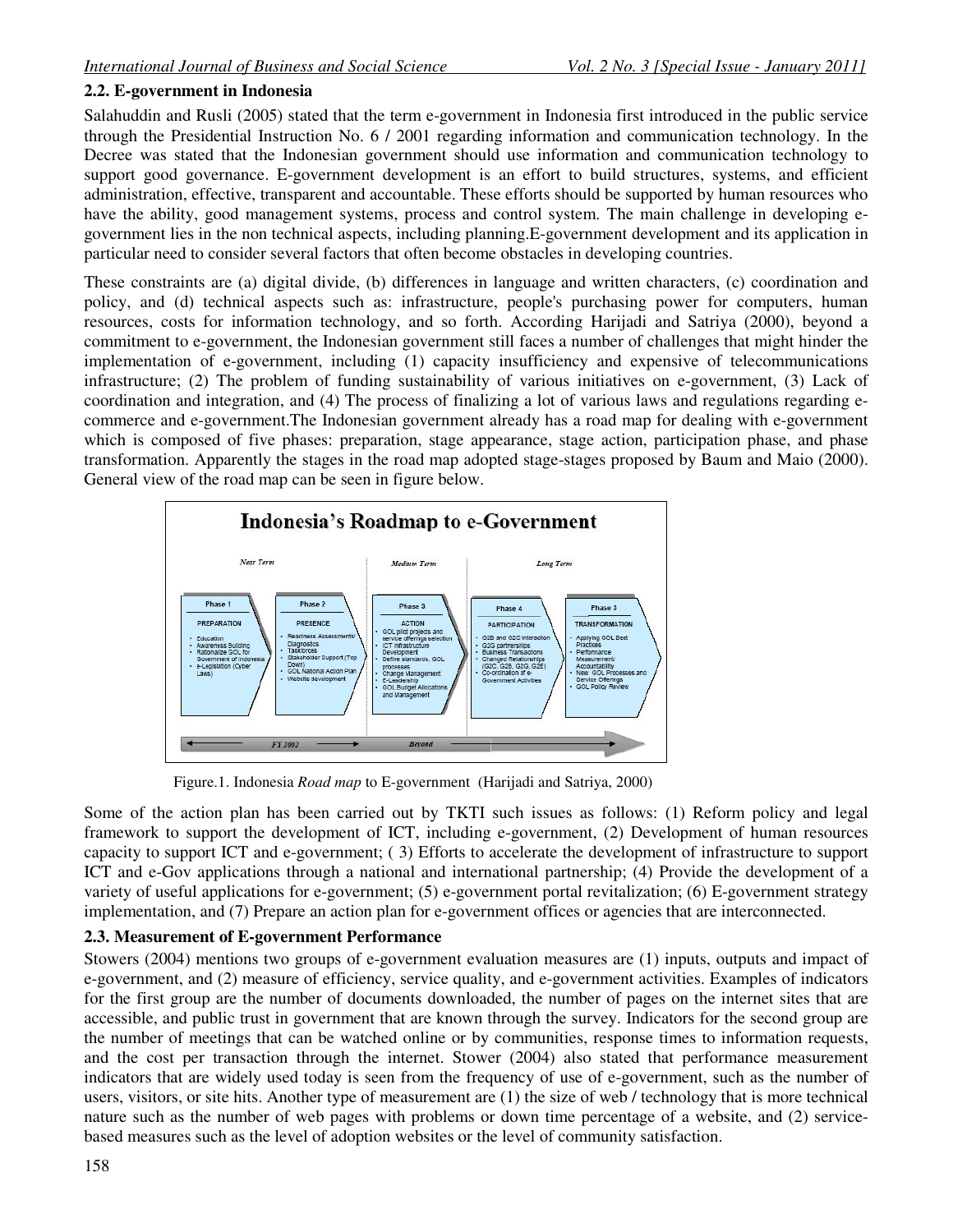Freed (2009) states that the most successful website is able to serve the public to find information quickly and easily searchable. Many e-governments are responsible for managing and organizing a variety of information. Thus, the search function, functionality, and navigation become very important for the execution of those responsibilities.Kumar (2003) states that e-government, allowing greater public participation in politics and decision-making, something that can not be done in the past. Participation has increased the mutual trust between government and society and also among the public. This will create a sense of responsibility and the government becomes the real representative of the aspirations or interests of the community. Furthermore, it would increase transparency and accountability. According to Timonen, O'Donnell, and Humphreys (2003), e-government services is an important area of policy development, both internally and in touch with the community. Societyoriented services can be divided into two types: (a) services to companies who need the information through egovernment and (b) society individually. Methods of e-government services to the company may be different for people who seek more information about education or welfare services.

According to Bertot, Jaeger, and McClure (2008), e-government users include (1) people who need services and information from government, (2) immigrants who need information about his new place, (3) government employees who use e-government in perform its functions, and (4) foreigner who need information about the country. Craycraft, DeStefano, and Smith stated that a website can store the past financial documents that can be used by investors as reference information. Website also provides an efficient, low-cost method to communicate the latest information on an ongoing basis to investors. The method can be used to (1) submitting the news about the various activities, (2) accelerate and expand the current distribution of public information, (3) reduce the question of investors, and (4) meet investor demand for disclosure of information quickly accessible at low cost . Cook (2004) states that the development of e-government is basically a change in the way of interaction between government and communities and companies. Some results of the survey in the United States showed that people require the services of government websites include maintenance of a driver's license, voter registration, information on city parks; election via the Internet; one-stop government services; request for various kinds of certificates like birth, death and marriage; tax filing, and access to health services information.

According to Rocheleau and Wu (2005), the biggest challenge of e-government applications is to allow the public or other users to perform financial transactions with the government related to the 24 hours per day, 7 days per week. The research indicates that online financial transactions continue to be offered as a promise in the future, although its success is not easy and still takes time. Rocheleau, and Wu (2005) argued that the penetration rate of payment via the web from most government applications is still low. Web utilization rate is influenced by many factors that can not be controlled by the government, such as socio economic status of the population and the level of internet connectivity in the region. One factor that can be controlled by the government is the nature of government websites, such as the level of visibility and ease of access and usage of online payment system. DeStefano and Smith mentions that one of special services from e-government is dissemination of financial information needed by residents, employees, suppliers or investors of securities issued by government. Investors, analysts, and Securities and Exchange Commission (SEC) recommended the use of Web for financial disclosure. They believe that web is the best way to provide financial disclosure for reporting on the internet will increase transparency, liquidity and efficiency in capital market. According to Welch and Hinnant (2003), the use of the Internet shows a positive correlation with the level of satisfaction with transparency, and transparency, simultaneously with the satisfaction of interactivity are positively related to public trust in government.

#### *3. Methodology*

Research design is an exploratory study to identify the digital divide in Internet-based public service delivery by local governments in Indonesia. Objects of research are the websites of the provincial governments, district governments, and the city where the website address. Lists of those websites are obtained from Ministry of Home Affair. Number of local government websites are as many as 181 websites with details can be seen in the table below.

| No. | Government Level | Format URL address           | Number |
|-----|------------------|------------------------------|--------|
| . . | Province         | http://nameiprov.go.id       | 32     |
| ∠.  | City             | http://citynamekota.go.id    | 42     |
| ◡.  | District         | http://districtnamekab.go.id | 107    |

Table 1. Samples of Local Government Website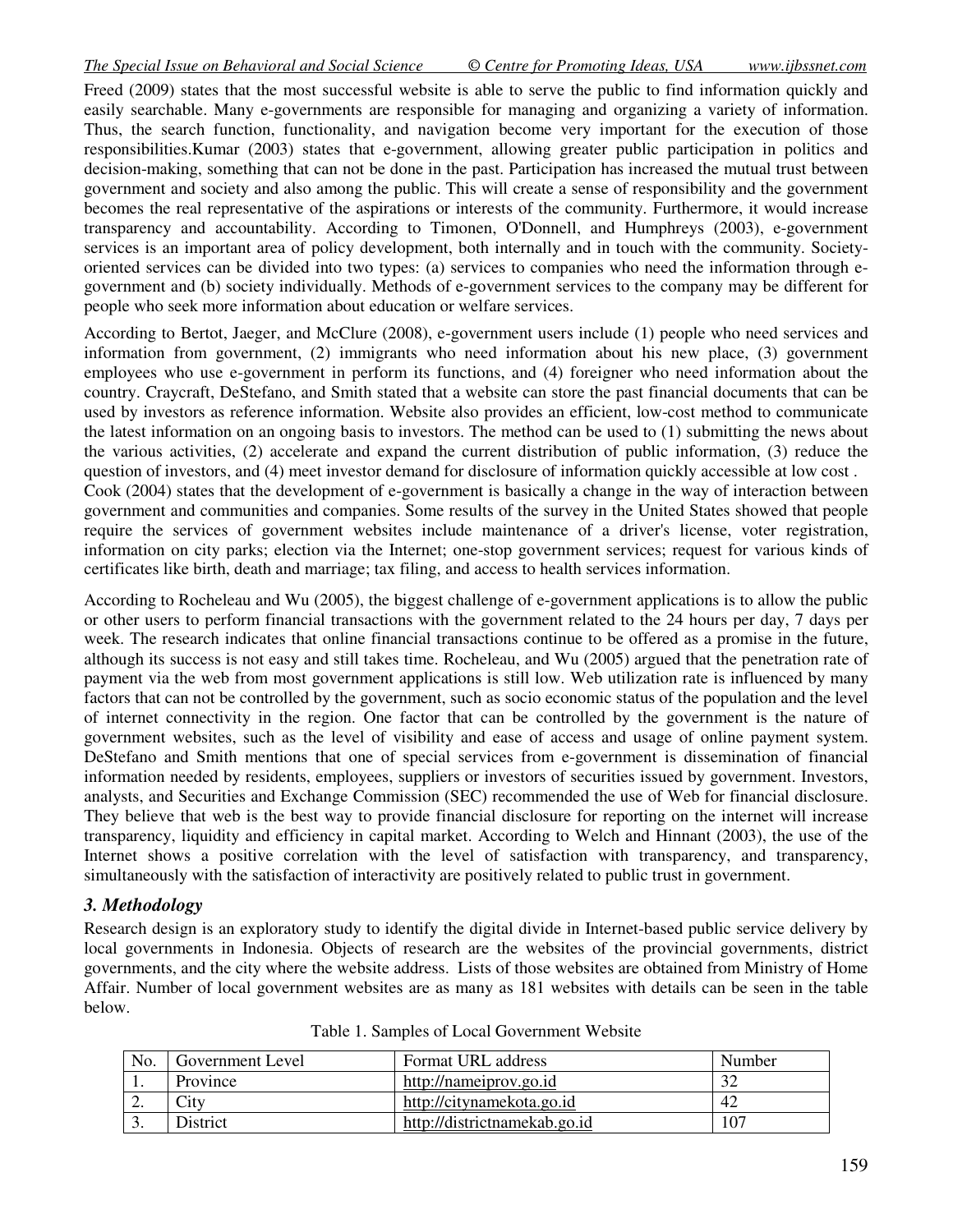Each website is observed and evaluated using research instruments to measure service performance of local government websites. Research variables included three groups: characteristic of web services, website popularity, and web metrics. Indicators of internet based public services consists of news and events, FAQs, promotion of local potentials, e-procurement, sitemap, and other features of internet based public services delivered by local government. Popularity is measured by traffic analysis based on the query results obtained from www.alexa.com, while web metrics analysis consists of three variables: the number of web pages indexed by Google, the number of files tracked by Google, and inbound links indexed in Yahoo. Data analysis focused on identifying the digital divide views from government levels and geographic location of Java and outside Java

#### **4***. Results and Discussion*

## **4.1. Internet-Based Public Service Features**

Data was collected on March 26, 2010. There were 181 local government websites in at that time, in which as many as 150 local government webs or approximately 82.9% can be accessed. Another 17.1% or 31 local government webs cannot be accessed on the day data was retrieved. Out of 181 local government websites, 32 webs are categorized as province webs, 109 as web districts and 40 as city webs. From local government webs, 99 webs or about 54.75% are outside Java Island. Although Java Island is the smallest among five (5) big islands, it has almost 50% local government webs. It shows that Java Island more advanced in technology and modernization.

Based on the content, it shows most of webs (98.7%) provide information, followed by news (97.3%), and organization profile (73.3%). From the availability of Frequently Answer and Question (FAQ), 94.7% of webs do not provide. Map mostly important to citizens, but only 74.7% webs occupied with map. In order to rise earning from tourists, promotion is also very important for local government. But again, only 64.1% provide promotion. Complete description about the features of website is shown on Figure 2.



Figure 2. Evaluation of website feature

Website of local government has not provided good service for the four types of services: the FAQ, eprocurement, site, and location maps. All four types of those services are indeed very important for public service in the information age. This condition also shows that local government has not utilized public services through the website optimally. According to a road map of e-government development, as was quoted by Harijadi and Satriya (2000), this findings could also mean that e-government development has only reached the medium-term or third stage. There is few of local government that has reached the stage of public participation or phase 4 in which one of its services are business transactions and interactions with the community. Even using a model proposed by Baum and Maio (2000), quoted by As-Saber, Sharif, Srivastava, and Hossain (2006), the use of websites by local government in Indonesia has only reached a stage of presence in e-government model. Characteristics of e-government development at this stage are not complex, lower development costs and the short time horizon of development.

#### **4.2. Information Richness and Popularity**

The number of webpage range from 101 to 1.61 million as calculated by Google search engine. Inbound links ranges from 0 up to 4.38 million. Document Richness ranges from 0 to 28.200 with an average of 635 documents. Website popularity measured based on traffic ratings at www.alexa.com ranges from 1,009 to 100,209.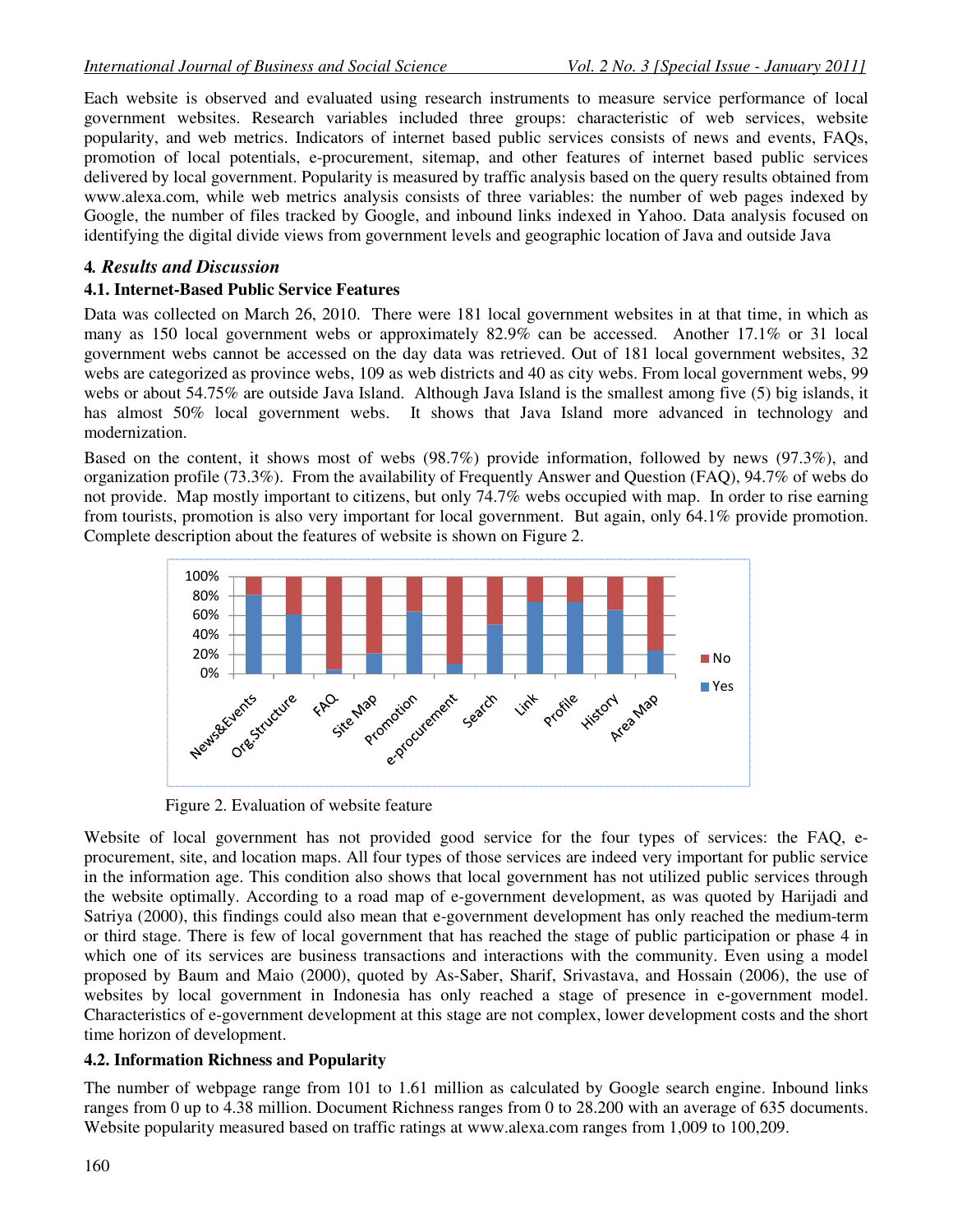There are 81 websites that do not have ratings yet on alexa.com. From this fact it can be concluded that 81 websites have very less visitors. We listed top ten for each characteristic as can be seen on Table 2.

| Rank | <b>Size</b>     | <b>Inbound Link</b> | <b>Document</b>  | <b>Traffic</b>    |
|------|-----------------|---------------------|------------------|-------------------|
|      | Prov. Kalteng   | Kab. Bone           | Prov.DKI Jakarta | Kota Jaksel       |
|      | Kota Tomohon    | Prov. DKI Jakarta   | Kota Jaktim      | Kota Jaktim       |
|      | Prov. Jateng    | Prov. Papua         | Kota Jakbar      | Kota Jakut        |
| 4    | Prov. Papua     | Kota Jakpus         | Kota Jakpus      | Prov. DKI Jakarta |
| 5    | Kab. Kebumen    | Kota Jakbar         | Kota Jakut       | Kota Jakbar       |
| 6    | Kota Bontang    | Kota Jaktim         | Kab. bone        | Kota Jakpus       |
|      | Kota Bandung    | Kota Jaksel         | Kab. Sumenep     | Prov. Jabar       |
| 8    | Provinsi Jatim  | Kota Jakut          | Prov.Papua       | Kota Bandung      |
| 9    | Kota Yogyakarta | Kota Surabaya       | Kota Jaksel      | Kota Balikpapan   |
| 10   | Prov. Jabar     | Kota Bandung        | Kota Bandung     | Prov. Jatim       |

Table 2. Listing top ten of websites for four characteristics

Seven cities included in the top ten for inbound links and traffic and six cities in documents richness. Inbound links and traffic is a measure of website popularity. So these findings indicate that the website of the city visited most and referred by other websites is DKI Jakarta. One driving factor is the number of people who have a high internet-literate in the city more than in the district, as well as the availability of internet connection that was prevalent in major cities in Indonesia. In general, Indonesia still faces obstacles in the Internet connection which can reach all parts of Indonesia. And this is related to Indonesian ICT penetration rates that are still lower than the average of the ASEAN, Asia, and the World (Hermana, 2008). The Indonesian Ministry of Communication and Information has conducted a study on the readiness of e-government implementation in Indonesia. The results revealed that still needed more attempts to enhance Indonesia's e-readiness. For example, telecommunication infrastructure was an important utility where the community could access e-government services.

#### **4.3. Digital Divide between Government Levels**

One of the political decisions in an era of reform that occurred in Indonesia after 1998 is the policy of decentralization or regional autonomy, which gives broader authority to local governments compared to the previous political regime. Based on Law No. 22/1999 about local government, regional autonomy is given to the district or city level. The policy puts the district or city became a central point in the delivery of services to the community by local governments. Regional autonomy led to differences between districts and provinces/cities in providing public services, but the differences were not significant, except for outside of Java.





Web metrics rank variable for local governments in outside Java shows that the website of province is more dominant than the city or county website, while for Java Island, the website of the district or the city is more dominant than the provincial web. These facts are very interesting and could be a signal that the policy of decentralization in the field of website administration more successfully done by district and cities in Java Island.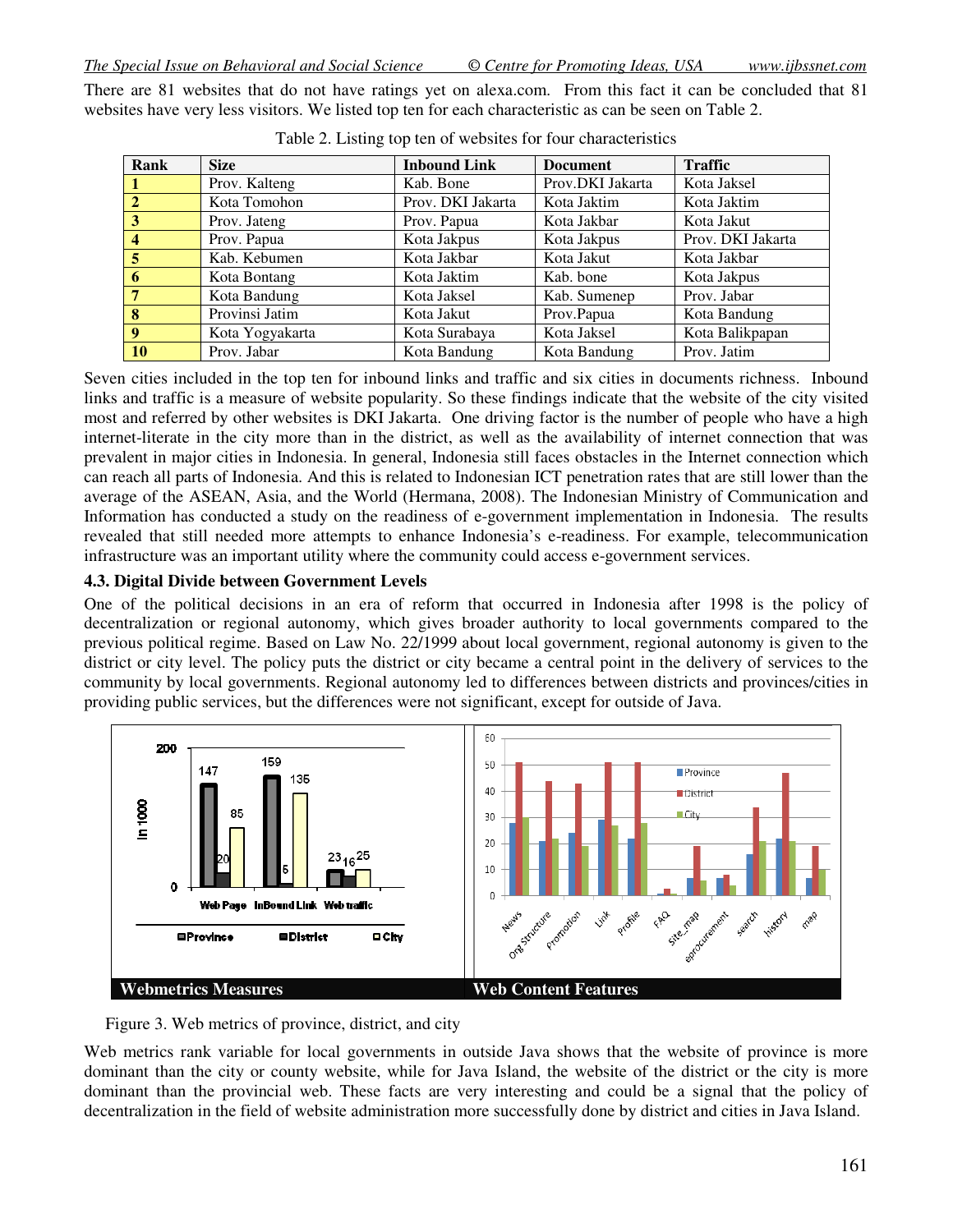This study supports the research results of Satriya and Harijadi (2000) which states that Indonesia is still facing various constraints in implementing e-government. One of the factors that cause this condition is the low competence of human resources, especially the ability in the development and maintenance of website as well as the lack of telecommunication infrastructure that has not reached all parts of Indonesia. Comparison of webpage, inbound links and popularity as well as the completeness of the content feature viewed from the level of government is seen on Figure 3.The figure above shows that the province is better than the district and city for a webpage and inbound links, while the city is better for the popularity. District is lower than the provincial and city for all web metrics variables. The higher public information on the website of the province due to the status of the province who supervises a number of counties and cities. So the provincial government has the information resources that larger than the district and cities. However, these factors still depend on the productivity of the updating of website content by the web administrator. Research results of Silfianti, et al (2010) showed that web productivity of the provinces website in outside Java is higher than the province in Java Island.

## **4.3. Digital Divide between Java and Outside Java**

Java and outside Java dichotomy is one sensitive issue that is still heard in the political and economic sphere in Indonesia. National development and economic activity is more concentrated in Java Island. One effect of these conditions is the lack of communications network infrastructure which is needed in Internet-based public service. The dominance of the provincial website also indicates that the telecommunications infrastructure network is not up to the entire region, or only reached the big cities that became capital of the province in outside Java.

Figure 4 indicates that there are digital divide between Java and outside Java for a webpage, inbound links and traffic. Digital divide can be caused by several factors, among which is the telecommunication infrastructure as noted in the research results conducted by the Ministry of Information and Communications as well as ICT penetration rates by the community of outside Java. Popularity, as measured by the inbound link and traffic, show people's participation in visiting the website. This could be due to low ICT penetration level or narrow scope of the public information that available in website. These conditions require the attention of the government to improve the function and role of e-government in Indonesia to run more smoothly. According to Schwester (2009), e-government initially began as process where government entities developed websites and began populating these sites with information. Political support is a key and fairly robust determinant of municipal egovernment adoption as well. One effort that can be done by local government is to create an information society in order to encourage the adoption of local government websites by society. Referring to the research model by Kumar et.al (2007), the adoption of e-government websites influenced by user characteristics, design websites, and the level of satisfaction from visitors of the website.



Figure 4. Web content measures and features between Java and Out side Java

#### *5. Summary and Suggestion*

As summary, we can state that web metrics rank of local governments outside Java shows that the website of province is more dominant than the city or county website, while for Java Island, the website of the district or the city is more dominant than the provincial web.